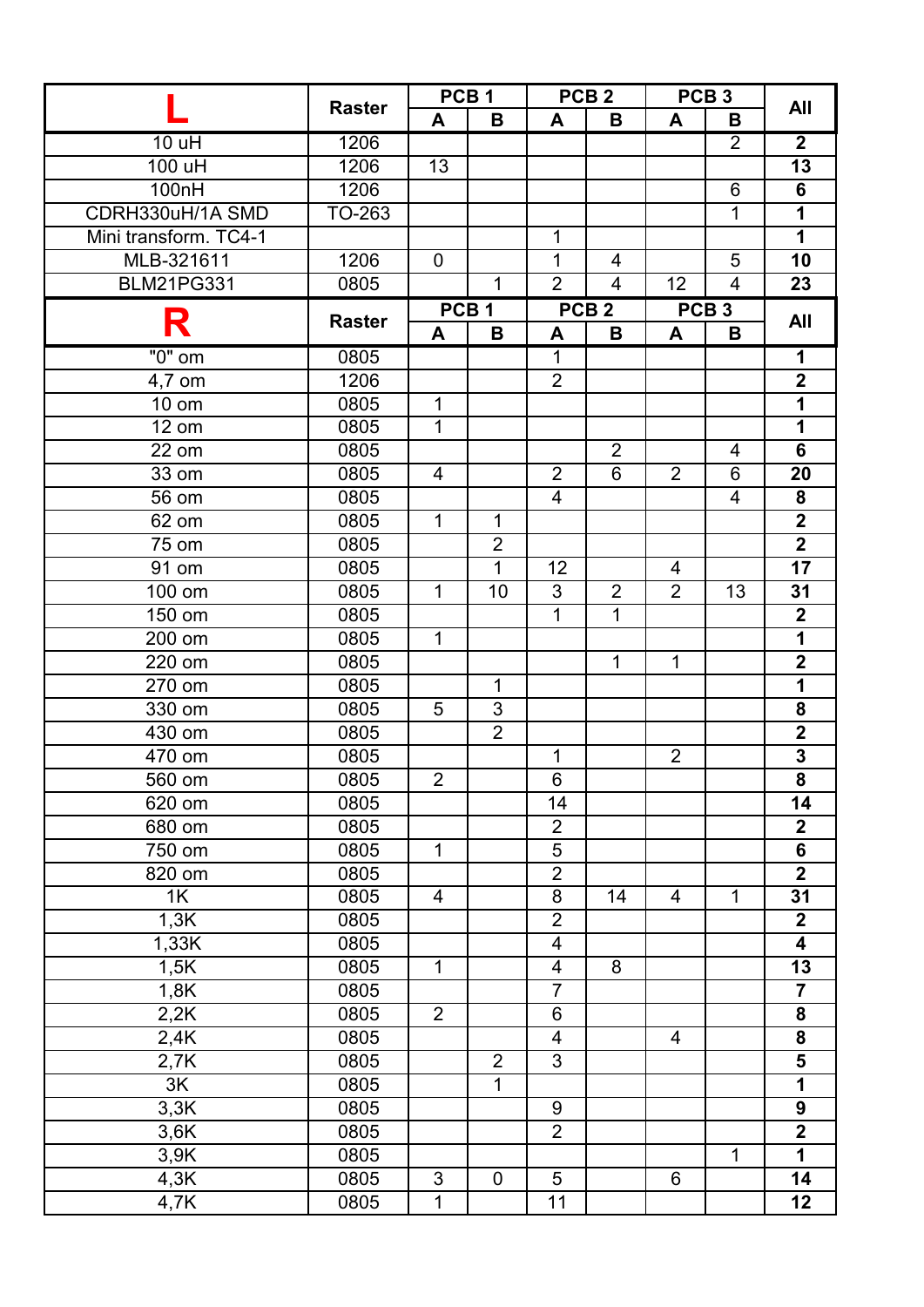| 4,99K                        | 0805                      |                |                  | 4                       |                  |                |                  | 4                                                  |
|------------------------------|---------------------------|----------------|------------------|-------------------------|------------------|----------------|------------------|----------------------------------------------------|
| 5,6K                         | 0805                      |                |                  | $\overline{2}$          |                  |                |                  | $\overline{\mathbf{2}}$                            |
| 7,5K                         | 0805                      |                |                  |                         |                  | 4              |                  | $\overline{\mathbf{4}}$                            |
| 9,1K                         | 0805                      |                |                  | $\overline{2}$          |                  |                |                  | $\overline{\mathbf{2}}$                            |
| 10K                          | 0805                      | 3              | $\overline{2}$   | 27                      | $\overline{2}$   | 10             |                  | 44                                                 |
| 11K                          | 0805                      |                |                  | $\overline{2}$          |                  |                |                  | $\boldsymbol{2}$                                   |
| 12K                          | 0805                      |                |                  | $\overline{2}$          |                  |                |                  | $\overline{2}$                                     |
| 20K                          | 0805                      |                |                  |                         |                  | 3              |                  | $\overline{\mathbf{3}}$                            |
| 22K                          | 0805                      |                | $\mathbf 1$      | $\overline{2}$          |                  |                |                  | $\overline{\mathbf{3}}$                            |
| 24K                          | 0805                      |                |                  | $\overline{\mathbf{4}}$ |                  |                |                  | $\overline{\mathbf{4}}$                            |
| 27K                          | 0805                      |                |                  |                         |                  | 1              | $\overline{3}$   | 4                                                  |
| 36K                          | 0805                      |                |                  | 4                       |                  |                |                  | 4                                                  |
| 39K                          | 0805                      |                |                  | $\overline{2}$          |                  |                |                  | $\overline{\mathbf{2}}$                            |
| 47K                          | 0805                      | 1              |                  | 8                       |                  | 1              |                  | 10                                                 |
| 68K                          | 0805                      |                |                  |                         |                  |                | 5                | 5                                                  |
| 100K                         | 0805                      |                |                  | 9                       |                  |                |                  | $\boldsymbol{9}$                                   |
| PR <sub>1K</sub>             | $\overline{\mathsf{V}}$   | $\overline{2}$ |                  |                         |                  |                |                  | $\overline{2}$                                     |
| PR 100 om (long)             | $\mathsf{H}$              |                |                  | $\mathbf 1$             |                  |                |                  | 1                                                  |
| PR 1K (long)                 | $\overline{\overline{H}}$ |                |                  | 5                       |                  |                |                  | 5                                                  |
| PR 10K (long)                | H                         | $\overline{2}$ |                  |                         |                  |                |                  | $\overline{\mathbf{2}}$                            |
|                              |                           |                | PCB <sub>1</sub> |                         | PCB <sub>2</sub> |                | PCB <sub>3</sub> |                                                    |
| C                            | <b>Raster</b>             | A              | B                | A                       | B                | A              | B                | <b>All</b>                                         |
| 1pF                          | 0805                      |                |                  |                         |                  |                | $\overline{2}$   | $\mathbf{2}$                                       |
| $3,9$ pF                     | 0805                      |                |                  |                         |                  |                | $\overline{2}$   | $\overline{\mathbf{2}}$                            |
|                              |                           |                |                  |                         |                  |                |                  |                                                    |
| $5,6$ pF                     | 0805                      |                |                  |                         |                  |                | $\overline{2}$   | $\overline{\mathbf{2}}$                            |
| 12 pF                        | 0805                      |                |                  |                         |                  | $\overline{2}$ | $\overline{2}$   | 4                                                  |
| 22pF                         | 0805                      |                |                  |                         |                  | $\overline{2}$ | $\overline{2}$   | 4                                                  |
| $27$ pF                      | 0805                      |                |                  |                         |                  |                | $\overline{2}$   | $\mathbf 2$                                        |
| 39pF                         | 0805                      |                |                  |                         |                  |                | $\overline{2}$   | $\overline{\mathbf{2}}$                            |
| 82 pF                        | 0805                      |                | $\mathbf 1$      |                         |                  |                |                  | $\overline{\mathbf{1}}$                            |
| 100 pF                       | 0805                      | $\overline{2}$ |                  |                         | 6                |                | 6                | 14                                                 |
| 180 pF                       | 0805                      |                | $\mathfrak{S}$   | $\overline{2}$          |                  |                |                  | 5                                                  |
| 270 pF                       | 0805                      |                | $\mathbf 1$      |                         |                  |                |                  | $\overline{1}$                                     |
| 390 pF                       | 0805                      |                | $\overline{3}$   |                         |                  |                |                  | $\overline{\mathbf{3}}$                            |
| 470 pF                       | 0805                      |                |                  | 12                      | 8                |                |                  | 20                                                 |
| 680 pF                       | 0805                      |                | $\mathbf 1$      |                         |                  |                |                  | $\overline{\mathbf{1}}$                            |
| 820 pF                       | 0805                      |                | $\overline{2}$   | $\overline{2}$          |                  |                |                  | $\overline{\mathbf{4}}$                            |
| 1 nF                         | 0805                      |                |                  | $\overline{\mathbf{4}}$ | $\mathbf{1}$     | $\overline{2}$ | 11               | 18                                                 |
| $1,2\overline{nF}$           | 0805                      |                | $\mathbf{1}$     |                         | 8                |                |                  | 9                                                  |
| $1,5$ nF                     | 0805                      |                | $\overline{2}$   | 4                       |                  |                |                  | 6                                                  |
| $1,8$ nF                     | 0805                      |                |                  | $\overline{2}$          |                  |                |                  | $\overline{\mathbf{2}}$                            |
| $2,2$ nF                     | 0805                      |                | $\mathbf 1$      | $\overline{\mathbf{4}}$ |                  |                |                  | $\overline{\mathbf{5}}$                            |
| $2,7$ nF                     | 0805                      |                | $\overline{2}$   | $\,6$                   |                  |                |                  | 8                                                  |
| $3,3 \overline{nF}$          | 0805                      |                |                  | $\overline{3}$          |                  |                |                  | $\overline{\mathbf{3}}$                            |
| $3,9$ nF                     | 0805                      |                |                  | $\overline{2}$          |                  |                |                  | $\overline{2}$                                     |
| $4,7$ nF                     | 0805                      |                | $\mathfrak{S}$   |                         |                  |                |                  | $\overline{\mathbf{3}}$                            |
| $6,8$ nF<br>$8,2 \text{ nF}$ | 0805<br>0805              |                |                  | 6                       |                  | 4              |                  | $\overline{\mathbf{6}}$<br>$\overline{\mathbf{4}}$ |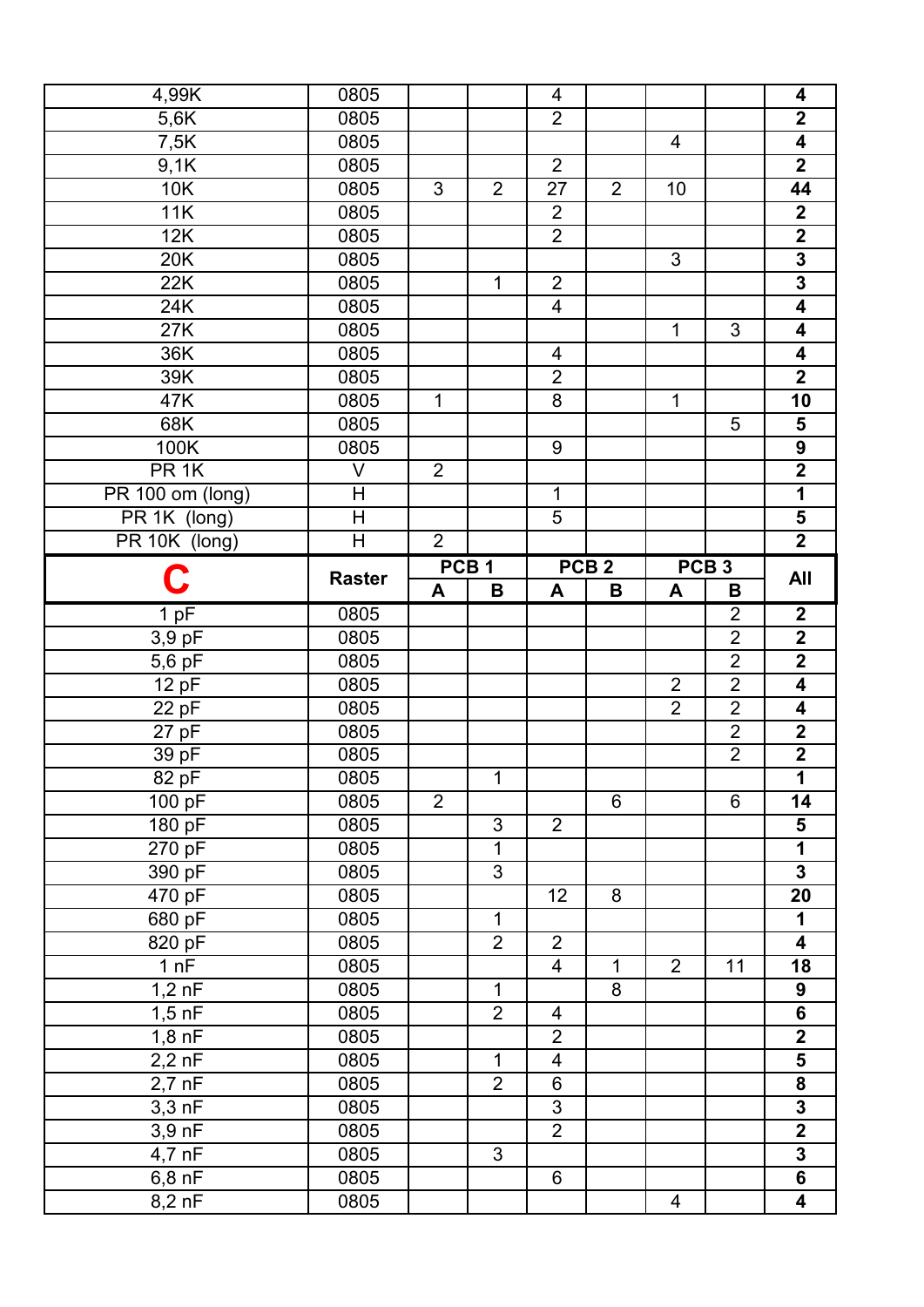| 10 nF                       | 0805                             | 9                        | 8                | $\overline{2}$ | $\overline{2}$   |                | $\overline{2}$      | 23                                        |
|-----------------------------|----------------------------------|--------------------------|------------------|----------------|------------------|----------------|---------------------|-------------------------------------------|
| 14 nF                       | 0805                             |                          |                  | $\overline{2}$ |                  |                |                     | $\mathbf{2}$                              |
| 22 nF                       |                                  |                          |                  | 5              | 3                |                |                     | $\overline{\mathbf{8}}$                   |
| 22 nF                       | 0805                             |                          |                  |                |                  |                | $\overline{2}$      | $\overline{\mathbf{2}}$                   |
| 47 nF                       |                                  |                          |                  |                |                  | $\mathbf{1}$   | 14                  | $\overline{15}$                           |
| 100 nF                      | 0805                             | 23                       | 56               | 51             | 54               | 14             | 17                  | 215                                       |
| 180 nF                      | 0805                             |                          |                  | $\overline{2}$ |                  |                |                     | $\overline{2}$                            |
| 330 nF                      | 0805                             |                          |                  | $\overline{2}$ |                  |                |                     | $\overline{\mathbf{2}}$                   |
| 680 nF                      | 0805                             |                          |                  |                | $\overline{2}$   |                |                     | $\overline{2}$                            |
| 1 uF                        | 0805                             |                          |                  |                |                  |                | 0                   | $\mathbf 0$                               |
| $2,2$ uF                    | 0805                             |                          |                  | $\overline{2}$ |                  | $\overline{2}$ | $\overline{4}$      | 8                                         |
| 10 uF                       | 0805                             |                          |                  | 8              |                  |                |                     | 8                                         |
| 22 uF                       | 1206                             |                          |                  |                |                  |                | $\overline{2}$      | $\overline{2}$                            |
| 100 uF/16V                  | 6x13 mm                          | 3                        |                  |                |                  |                |                     | $\overline{\mathbf{3}}$                   |
| 330 uF/16V                  | 6x13 mm                          | $\overline{\mathcal{A}}$ |                  |                |                  |                |                     | 4                                         |
| 1000 uF/16V                 | 6x13 mm                          | 3                        |                  |                |                  |                |                     | $\mathbf 3$                               |
| 1 uF/                       |                                  |                          |                  |                |                  |                |                     | $\overline{\mathbf{0}}$                   |
| 10 uF/10V                   | $3,3 \times 1,62$                |                          |                  | 1              | 4                |                |                     | 5                                         |
| 10 uF/16v                   | $3,58 \times 2,9$                | 1                        |                  | $\overline{2}$ | 4                |                |                     | $\overline{\mathbf{7}}$                   |
| 22 uF/16V                   | B                                | 1                        |                  | 15             | 16               |                |                     | 32                                        |
| 33 uF                       | B                                |                          |                  | 6              | 5                |                |                     | 11                                        |
| 47 uF/10V                   | B                                |                          |                  | 9              | $\overline{2}$   | 1              | 4                   | 16                                        |
| 100 uF/10V                  | B                                |                          |                  | 22             | 15               | 3              | 1                   | 41                                        |
| 100 uF/16V                  | D                                |                          |                  |                | 3                |                |                     | $\mathbf 3$                               |
|                             |                                  |                          |                  |                |                  |                |                     |                                           |
| 220 uF/                     | B                                |                          |                  |                |                  | $\overline{2}$ |                     | $\overline{2}$                            |
| 470 uF/                     | D                                |                          |                  |                |                  |                | $\overline{4}$      | 4                                         |
|                             |                                  |                          | PCB <sub>1</sub> |                | PCB <sub>2</sub> |                | PCB <sub>3</sub>    |                                           |
| <b>TRANSISTORS</b>          | <b>Raster</b>                    | A                        | B                | A              | B                | A              | B                   | <b>All</b>                                |
| <b>BC846B</b>               | <b>SOT-23</b>                    |                          |                  | 5              |                  |                |                     | 5                                         |
| <b>BC856B</b>               | <b>SOT-23</b>                    |                          |                  | $\overline{4}$ |                  |                |                     | 4                                         |
| <b>BC 847</b>               | <b>SOT-23</b>                    | $\overline{2}$           |                  |                |                  | $\overline{2}$ |                     | 4                                         |
| <b>BC 857</b>               | <b>SOT-23</b>                    | 1                        | $\mathbf{1}$     |                |                  | 1              |                     | 3                                         |
| <b>BCP 53</b>               |                                  | 1                        |                  |                |                  |                |                     | 1                                         |
| <b>BFR 93A</b>              |                                  | 1                        |                  |                |                  |                |                     | 1                                         |
| <b>BFG 591</b>              |                                  | $\overline{2}$           |                  |                |                  |                |                     | $\overline{\mathbf{2}}$                   |
| <b>IRL ML 5103</b>          |                                  |                          | $\mathbf 1$      |                |                  |                |                     | 1                                         |
| 2SC3357                     |                                  |                          | $\mathbf{1}$     |                |                  |                |                     | 1                                         |
| RD16hhF-1                   |                                  |                          | $\overline{2}$   |                |                  |                |                     | $\overline{2}$                            |
|                             |                                  |                          | PCB <sub>1</sub> |                | PCB <sub>2</sub> |                | PCB <sub>3</sub>    |                                           |
| <b>DIODES</b>               | <b>Raster</b>                    | A                        | B                | A              | B                | A              | В                   | <b>All</b>                                |
| 1N5819                      | <b>THD</b>                       | $\mathbf 1$              |                  |                |                  |                | $\overline{1}$      | $\overline{2}$                            |
| 1N4148                      | <b>SMD</b>                       | $\overline{2}$           | $\overline{4}$   | 8              | $\overline{2}$   |                | $\overline{2}$      | 18                                        |
| <b>PML 4148L</b>            |                                  |                          | $\overline{2}$   |                |                  |                |                     | $\overline{2}$                            |
| <b>SS14 lub 1N5819</b>      | DO-214                           |                          |                  |                |                  |                | $\mathbf{1}$        | $\mathbf 1$                               |
|                             |                                  |                          | PCB <sub>1</sub> |                | PCB <sub>2</sub> |                | PCB <sub>3</sub>    |                                           |
| <b>MICROCHIPS</b>           | <b>Raster</b>                    | A                        | B                | A              | B                | A              | B                   | <b>All</b>                                |
| LM1117 1V8<br>LM1117 3V3 1A | <b>SOT-223</b><br><b>SOT-223</b> | $\mathbf{1}$             |                  |                | 1                | $\overline{2}$ | $\overline{2}$<br>3 | $\overline{\mathbf{2}}$<br>$\overline{7}$ |